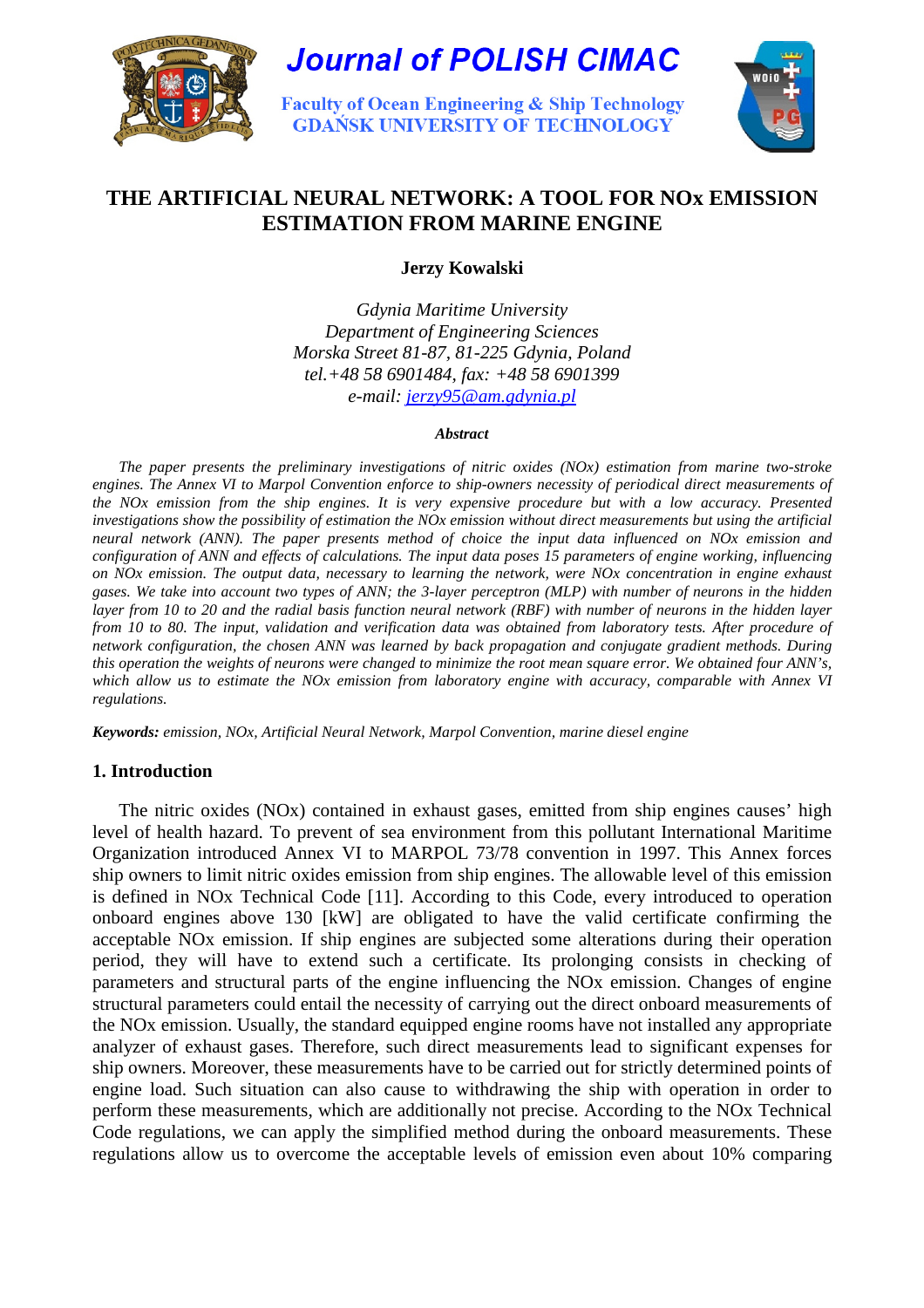with methods using on the shore. For the heavy fuel, these regulations allow to exceed this limit even up to 15%.

In order to make these regulations more applicable, many research centers work on alternative methods of nitric oxides estimations from onboard operated diesel engines. Kyrtatos et al. [16] proposes the "*software sensor for exhaust emissions estimation"* based on multi-zone thermochemical model of nitric oxides formation in combustion chamber of the engine. This sensor includes only Zeldovicz's model [10] of nitric oxides creation. Developing this method of nitric oxides estimation the mono-zone multi-component, thermochemical model was proposed [14]. It's based on Konnov's model [13] and consists of 724 reactions between 83 chemical species. The conclusions formulated after researches on this model, shows enough accuracy of nitric oxides estimation only for one engine. Moreover, the complexity of nitric oxides formation in combustion chamber of engine required very expensive computational power, not onboard accessible. According to this, it's necessary finding of the appropriate method, allowing to the lowering of the costs of modeling without limiting her accuracy. Such method can be an approximation of the NOx composition model, possible to calculation by the PC class computer. The useful and universal approximator, being suitable to this aim, is the artificial neuronal network (ANN). Proposed by Werbos method of ANN learning [29], called the back propagation method, allows using the ANN in the various fields of knowledge. Wang et al. [28], Oladsine et al. [20] and Hafner et al. [8] uses ANN to control parameters of the piston engines and Stephan et al. [25] to control the power plant. Yang et al. [30] and Ramadhas et al. [22] proposes use ANNs to modeling of cetane number for blended fuels and Lee et al. [17] use ANN to modeling of fuel spray penetration in combustion chamber of the engine. The ANN was also applied to the lowering of the costs of the modeling of the combustion process reactions [3], [5], [12], [24], [26] specific fuel consumptions of the engine [23] and the temperature of the combustion process [21].

Presented works shows, that using the ANNs is effective and not expensive alternative to modeling of the combustion process parameters. According to this situation we would like to propose a method of the NOx estimation from the onboard diesel engine based on the measurements of working engine parameters like pressures, temperatures, etc. Moreover, we assume that these parameters measured in the standard equipped engine room are sufficient for developing the mentioned method. This, in turn, requires developing the appropriate model connecting these parameters into a function allowing for assessing a level of the NOx emission. In order to reduce the high cost of modeling the artificial neural network is proposed.

#### **2. Formation of the NOx in combustion chamber of the engine**

The main reason of nitric oxides formation is reactions of the nitrogen oxidization in environment of high temperature and high pressure in a combustion chamber. The nitrogen oxidized in these reactions comes from air and fuel injected to a cylinder. The process of the nitrogen oxidation is reversible. Unfortunately, the quickness of reactions opposite to the oxidation is too low in conditions of the combustion chamber. It causes to release some parts of the nitric oxides to atmosphere during the scavenging process of a cylinder. Long-term investigations of the NOx formation carried out during a combustion process of various flammable mixtures bring into being many mechanisms allowing for estimating the amount of the emitted NOx. Basing on thermal mechanism [9], we can state that the most important parameter of this process is its temperature. This statement is supported by results of experimental investigations presented in [2]. According to conclusions contained in [7], the second important parameter is pressure of causing for decreasing of NOx molar concentration. Investigations of Lyle and al. [18], shows us the considerable influence of relation between the molar concentration of fuel and air on the NOx emission level. According to results of these studies, the prompt mechanism predominates in rich mixtures. After exceeding a stoichiometric air concentration in a mixture, the rapid growth of the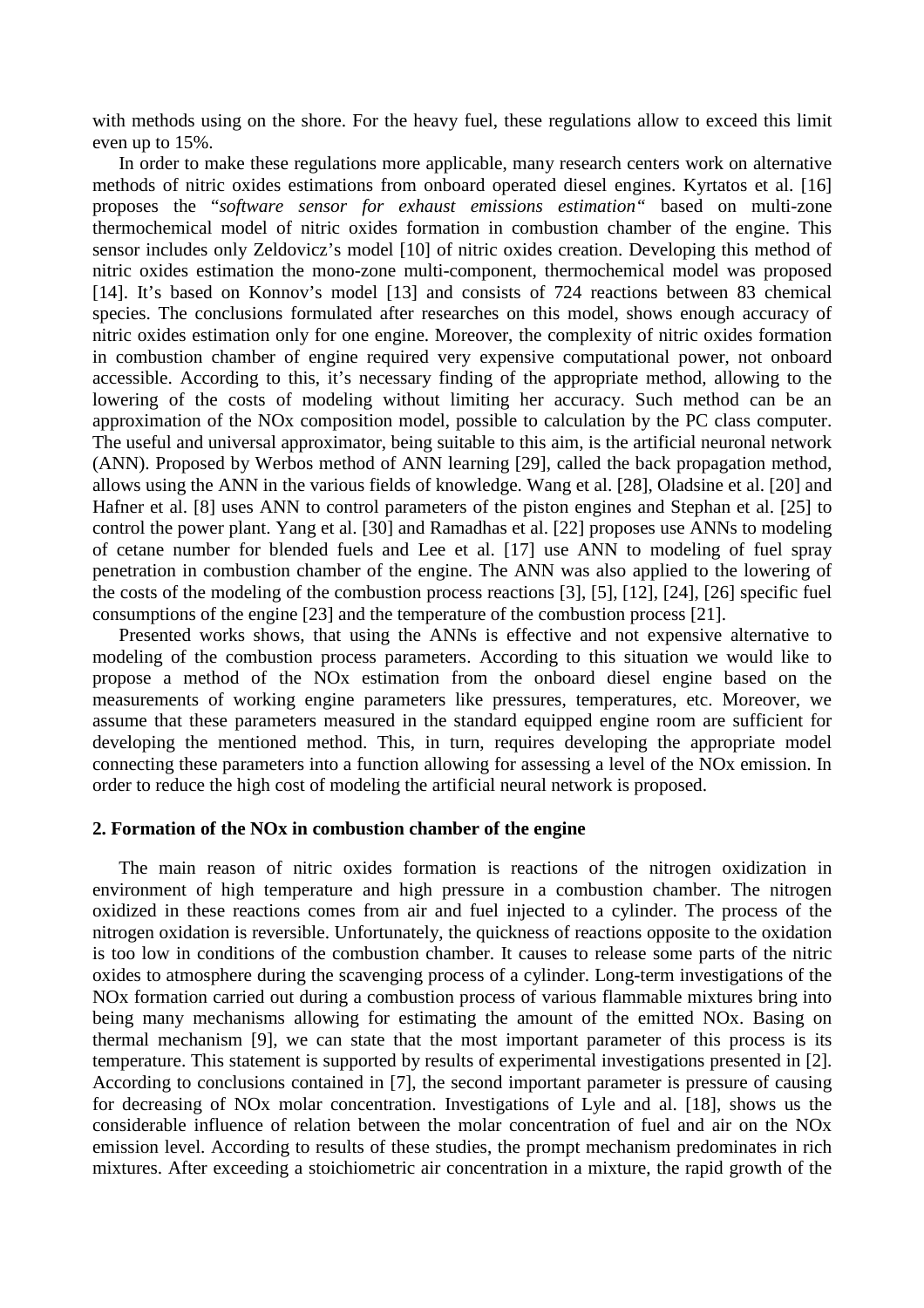NOx concentration occurs due to a thermal mechanism domination. However, the further increase of the air concentration causes for decreasing of the NOx concentration due to decreasing the combustion process temperature. Kuo [15] gives also dependences between the fuel composition and burning velocity, and the NOx concentration. According to results, a fuel molecular structure depends on burning the velocity and NOx concentration, but this dependence is ambiguous.

According to these considerations the most important parameters influenced on NOx formation are:

- − Composition of burned mixture in the combustion chamber,
- − Time of combustion,
- − Pressure of combustion,
- − Temperature of combustion.

Values of these parameters are changed during the combustion process in the engine cylinder. Moreover, presented parameters couldn't be measured during sea operation of the engine. It means that estimation of the NOx emission requires measurement some another parameters of the engine working influencing on temperature, pressure, time of combustion and composition of the combusted mixture. The author's research demonstrates [14], that measurement of the engine parameters during the sea operation conditions, are enough to the NOx emission estimation. The prediction of NOx emission by the direct calculation of NOx formation during combustion process is very expensive and difficult process [1] [4] [6], [13], requiring large computational power not attainable onboard. In this situation the direct calculation of the NOx formation to estimation of the level of the emission onboard is problematic. On the other hand properly learned neural network, may be sufficient tool to assess the level of the NOx emissions.

#### **3. The preparing of the ANN's**

According to the ANN theory [19] the enter data inserted to the ANN model has to comply appropriate requirements. The most important is the mutual independence of the enter data. It means that chosen entered data couldn't influence each other.

The earlier considerations show that the enter data to the ANN must represent the parameters influenced on NOx formation in the combustion chamber. The composition of the burned mixture in the combustion chamber may to be estimated by the parameters of the air and fuel at the inlet to the engine and the parameters of the injection system. We choose the following parameters: temperature and humidity of the scavenging air and a fuel consumption of the engine. Dependence between quantity of fuel and air in the combustion chamber is represented by an air/fuel ratio. Time of combustion is represented in enter data by speed of the engine and pressure of combustion is represented by the mean cylinder pressure, the maximum cylinder pressure and the crankshaft position at the maximum cylinder pressure. Temperature of the combustion process is represented in enter data by parameters of the injection process; the maximum injection pressure, the crankshaft position at the maximum injection pressure and temperature of the fuel before the injecting pump and temperature of the exhaust gas. The cooling system of the engine influences on temperature of combustion process that has way the pressure and temperatures in the inlet and outlet of the cooling system were added to the enter data. According to these considerations 15 independent parameters of the combustion process are taken like the enter data to ANN.

The problem of NOx emission estimation from the diesel engine is classified as regressive problem. General two types of ANN may to be used to solve this class of problems. The first, most popular, network is multilayer perceptron (MLP) [23] and the second the radial basis function network (RBF) [27].

During the investigations both, the MLP and RBF networks are considered. The networks consist of 15 input neurons in input layer for 15 enter data, one neuron in output layer for NOx emission estimation and neurons in one hidden layer. The number of neurons in the hidden layer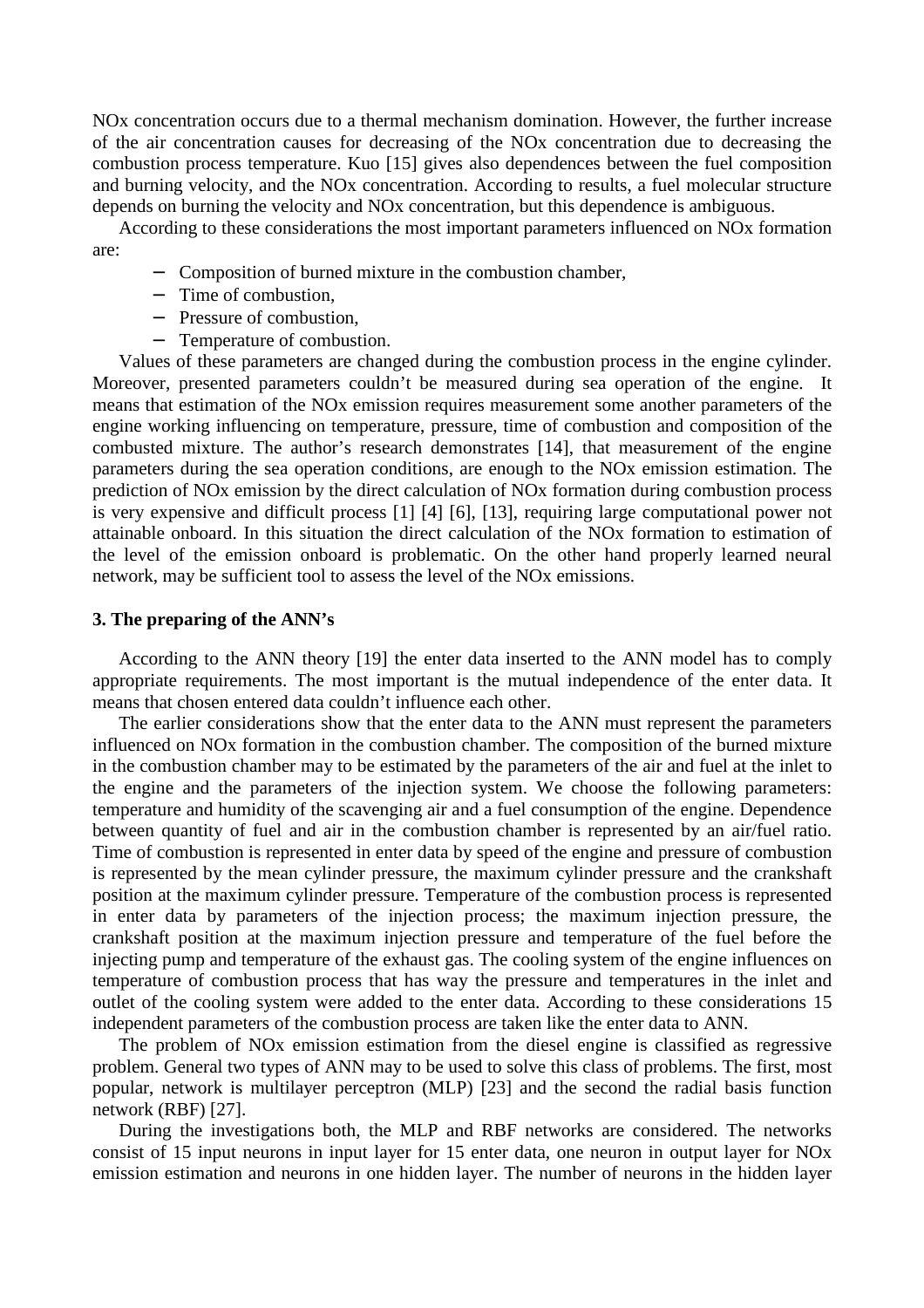was changed from 10 to 20 for MLP network and from 10 to 80 in RBF network. The input, validate, and the test data were collected during direct measurements on two stroke, one cylinder, loop scavenged, laboratory engine. The 212 sets of data are collected to teaching the networks after measurements. The cross validation was used because of a small quantity of the data sets. During the teaching process 162 data sets was randomly assigned as the teaching data, 20 to validation the networks, while the remaining 30 was employed for verification the performance of the ANN prediction. The logistic function as an activation function was used and the data sets before using were standardized to values from 0 to 1. The learning rate was set on 0,1.

The teaching process for all considered ANNs consists of few stages:

- weights of all neurons were randomly assigned,
- inputs were presented to the input layer, and the output was calculated,
- weights were calculated by minimizing the error in back propagation process, this process was repeated to assign all data sets,
- data sets were mixed and the second epoch was started,
- after 200 epochs weights were calculated by minimizing the error in the conjugate gradient method by 500 epochs,
- the cross validation was used and repeated 5 times,

#### **4. The description of the laboratory test**

\*

We have carried out the laboratory test using the engine L-22 installed in Gdynia Maritime University laboratory. It is a crosshead, single-cylinder, and two-stroke diesel engine with loop scavenging. Roots' blower driven independently by an electric motor with an infinitely variable adjustment of rotational speed charges this engine. The tested engine is loaded by a water brake. Basic parameters of the L-22 engine are presented in Tab.1. and a schematic diagram of the laboratory stand is presented in Fig.1.

The measuring equipment installed on the tested engine permitted on the continuous recording of the considered parameters of the engine with approximately 0,5 second samplings.

| Nominal Power [kW]                                             | 73.5  |
|----------------------------------------------------------------|-------|
| Rotational Speed [rpm]                                         | 600   |
| Cylinder bore [mm]                                             | 220   |
| Piston Stroke [mm]                                             | 350   |
| Compression Ratio [-]                                          | 18.5  |
| Fuel consumption at maximum load <sup>*</sup> [kg/h]           | 7.33  |
| Specific fuel consumption at maximum load <sup>*</sup> [g/kWh] | 277,6 |

*Tab.1. Parameters of the test engine* 

– maximum load considered during laboratory tests (see description below)

The fundamental stage of our research consists of 10 observations. We loaded the tested engine in a range from 25% to 65% of its nominal load with two rotational speeds namely 200 and 360 rpm. The larger load of the engine was not possible because of the admissible load of the used water brake and too small efficiency of the Roots' blower. The measurements have been carried out for the working engine with:

- − its constant rotational speed and changeable loads for a constant value of air/fuel equivalence ratio,
- − its constant rotational speed and load for changeable values of air/fuel equivalence ratio.

In this research, the air/fuel equivalence ratio [9] was understood as a ratio of a mass amount of air delivered to a cylinder to amount of air necessary to combustion of a fuel dose injected to this cylinder whereas the changeable loads realized by means of using a water brake. Values of the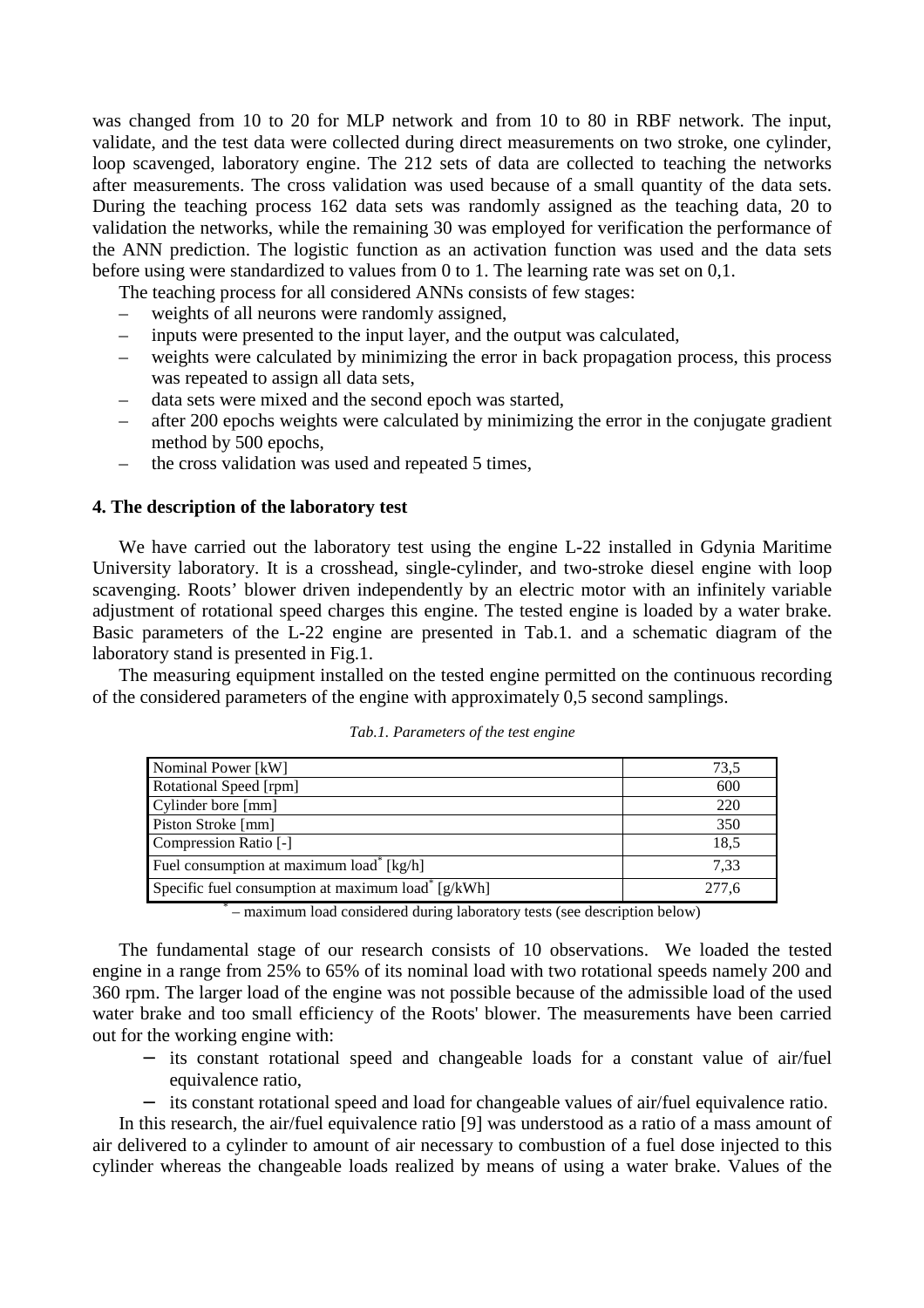engine loads  $(M)$  described like percent of nominal momentum  $M<sub>n</sub>$  and rotational speeds  $(n)$  are presented in Tab.2.

During our research, the engine has been supplied by the diesel fuel with its known specification obtained from its producer (Lotos EuroDiesel EKO Z with density at 15ºC equal  $829,6 \text{ kg/m}^3$ ).



*Fig.1. A schematic diagram of the laboratory stand: 1 – a recording computer, 2 – A/C converter, 3 – rubber flexible couplings, 4 – Roots' blower, 5 – a fresh water pump, 6 – an electronic indicator of pressure, 7 – fuel installation, 8 – a heat exchanger* 

| No.               |     | ∠  |    |    |     | O  | −  |    |    |  |
|-------------------|-----|----|----|----|-----|----|----|----|----|--|
| $M$ [% of $M_n$ ] | 65  | 60 | 55 | 50 | 45  | 40 | 35 | 30 | 25 |  |
| $n$ [rpm]         | 200 |    |    |    |     |    |    |    |    |  |
| No.               | 10  | 11 | 12 | 13 | 14  | 15 | 16 | π  | 18 |  |
| $M$ [% of $M_n$ ] | 65  | 60 | 55 | 50 | 45  | 40 | 35 | 30 | 25 |  |
| $n$ [rpm]         |     |    |    |    | 360 |    |    |    |    |  |

*Tab.2. Values of the tested engine loads and rotational speeds* 

#### **5. The results of the investigations**

The learning processes of ANNs were prepared in STATISTICA 7.1 computer code. The root mean square errors for best ANNs after cross validation for all considered networks were presented in Fig.2.

According to presented in Fig.2 results, the MLP networks have littlest root mean square errors than RBF networks. Increasing of number of neurons in hidden layer cause decrease considered error, but increasing number of neurons in the hidden layer of RBF network over 70 neurons decreases the error only imperceptibly. The changing of the neurons number in the MLP hidden layer between 10 and 20 neurons doesn't influence improvement of the quality of modeling significantly. The values of the maximum errors for all considered ANNs are presented in Fig.3.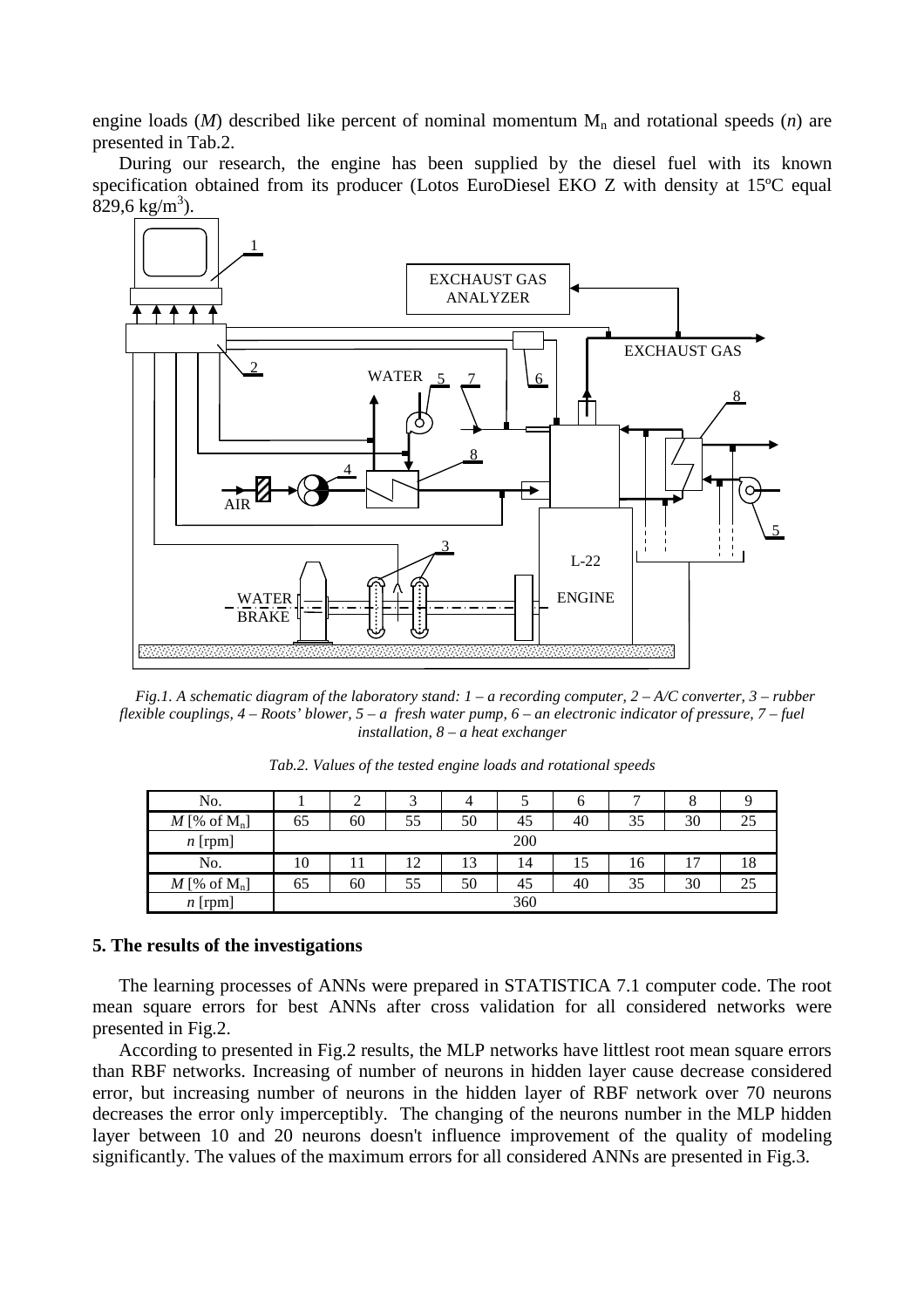





*Fig.3. the values of maximum errors for all considered ANNs*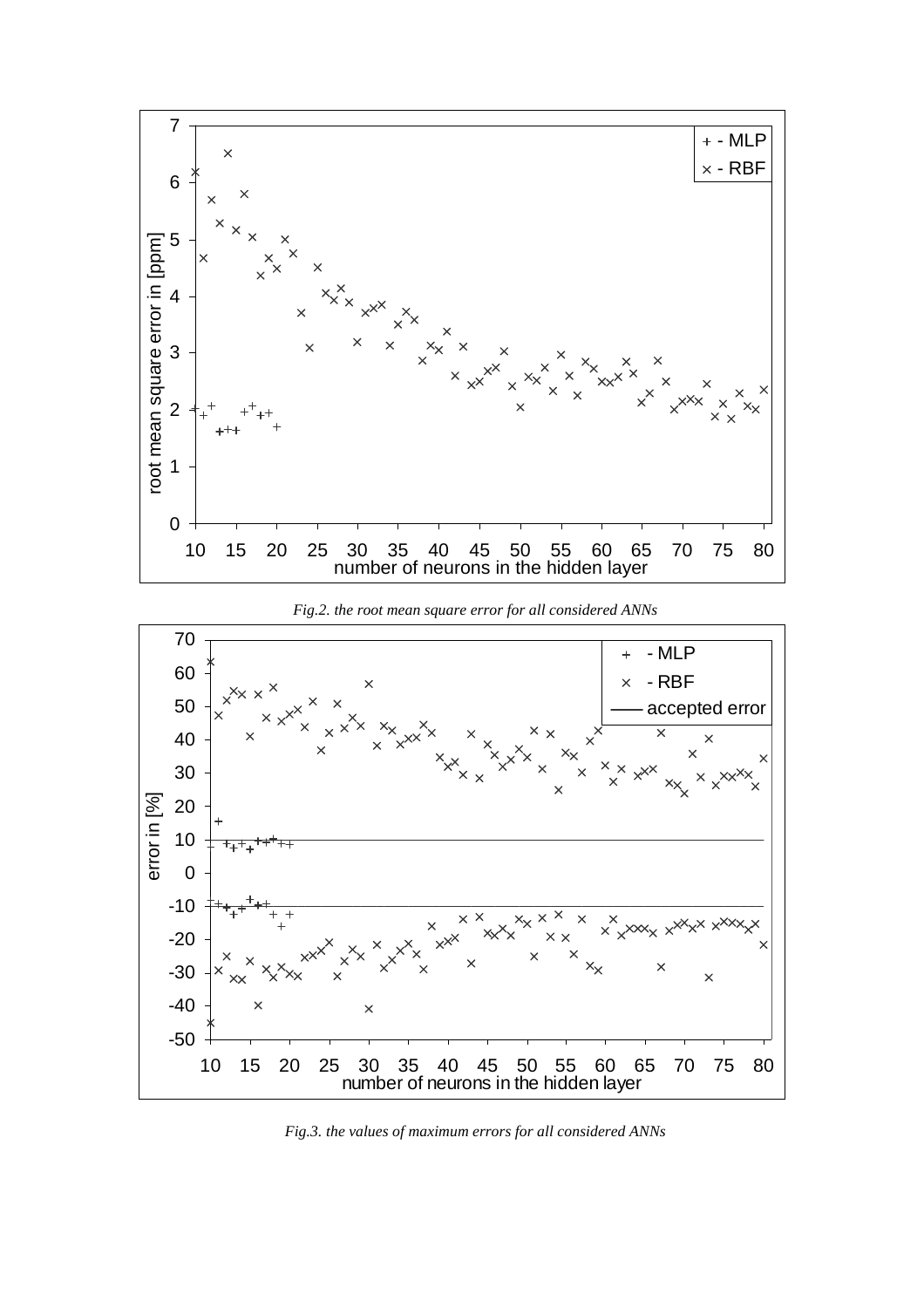Results, presented in Fig.3. shows, that only four MLP networks estimate the NOx emission in errors not excided 10% for all considered points of load the engine. There are the MLP networks with 10, 15, 16, and 17 neurons in the hidden layer. According to these considerations the presented MLP networks are sufficient to NOx emission from engine with accuracy specified in Technical Code.

#### **5. Conclusions**

This paper describes the method of ANN preparing to NOx emission estimation from the ship diesel engine during onboard working. The presented results of this work enable the following conclusions to be drawn:

- The possibility of the enter data collecting to the NO<sub>x</sub> formation model in the ship engine exists without the installation of the additional measuring equipment in the engine room.
- − Four MLP networks with 10, 15, 16, and 17 neurons in the hidden layer successful estimate the NOx emission with error not exceeded 10% for all considered points of the engine load.
- − The preparing of artificial neural network with considered enter data is sufficient to NOx emission estimation from the ship diesel engine. However the network was learned only for one engine and more studies are necessary.

#### **References**

- [1] Barlow, R. S., Karpetis, A. N., Frank, J. H., *Scalar profiles and no formation in laminar opposed-flow partially premixed methane/air flames,* Combustion and Flame No. 127/2001, pp. 2102–2118, Elsevier Science Inc. 2001.
- [2] Bebara, L., Kermesa, V., Stehlika, P., Canekb, J., Oralc, J., *Low NOx burners—prediction of emissions concentration based on design, measurements and modeling,* Waste Management No. 22/2002, pp. 443–451, Elsevier Science Inc. 2002.
- [3] Blasco, J. A., Fueyo, N., Dopazo, C., Ballester, J., *Modelling the temporal evolution of a reduced combustion chemical system with an artificial neural network,* Combustion anf Flame, Vol 113, Elsevier, 1998.
- [4] Bowman, C. T, Hanson, R. K., Gardiner, W. C., Lissianski, V., Frenklach, M., Goldenberg, M., Smith, G. P., Crosley, D. R., Golden, D. M., *GRI-Mech 2.11 An optimized detailed chemical reaction mechanism for methane combustion and NO formation and re-burning,* Topical Report Gas Research Institute 6/94 - 2/96.
- [5] Cerri, G., Michelassi, V., Monacchia, S., Pica S., *Kinetic combustion neural modelling integrated into computational fluid dynamics,* Proc. Instn. Mech. Engrs. Vol. 217 Part A, IMechE, 2003.
- [6] Curran, H. J., Gaffuri, P., Pitz, W. J., Westbrook, C. K., *A comprehensive modeling study of n-heptane oxidation,* Combustion and Flame No. 114/1998, pp. 149-177, Elsevier Science Inc. 1998.
- [7] Egolfopoulos, F. N., *Validation of nitrogen kinetics in high pressure fames,* Energy Conversion & Management No. 42/2001, pp. 21-34, Elsevier Science Inc. 2001.
- [8] Hafner, M., Schuler, M., Nelles, O., Isermann, R., *Fast neural networks for diesel engine control design,* Control Engineering Practice, Vol. 8, Pergamon 2000.
- [9] Heywood, J. B., *Internal Combustion Engine Fundamentals*, McGraw-Hill 1988.
- [10] Heywood, J. B., *Sher E., The Two-Stroke Cycle Engine. Its Development, Operation, and Design*, Taylor&Francis N. Y. 1999.
- [11] *Interim Guidelines for the Application of the NOx Technical Code*, IMO News, No. 1. 2000. pp. 6.